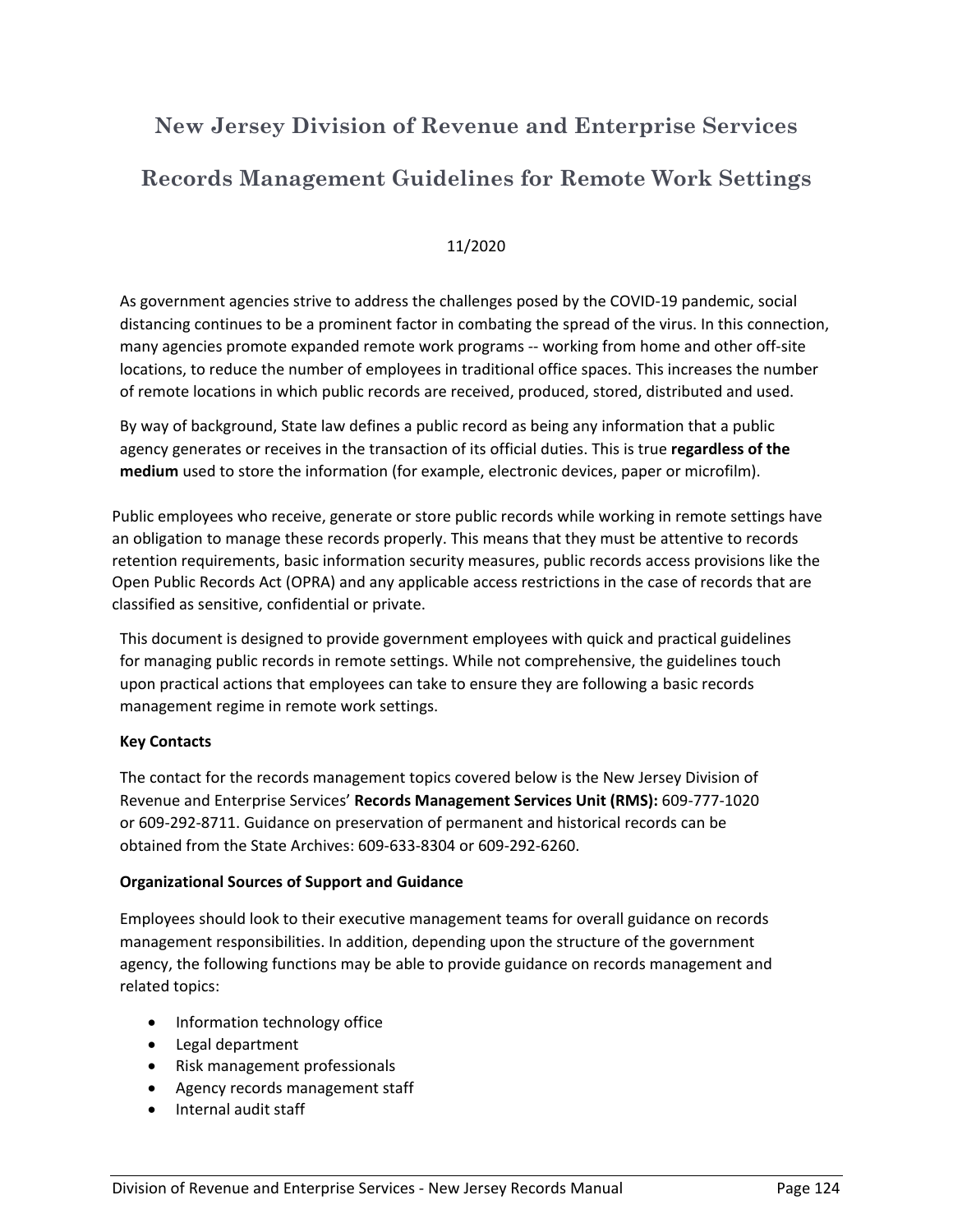#### **GUIDELINES**

- 1. Be aware of records retention and disposition requirements. State law (N.J.S.A. 47:3 et seq.) requires public agencies to obtain approval before they destroy public records. Accordingly, you may not delete or destroy public records in your possession – no matter where or how they are stored, without approval. Contact RMS for more information on the *Request and Authorization for Records Disposition* process. For a fuller explanation of the State's records retention and disposition program and the legal and operational authorities involved, consult the State Records Manual.
- 2. Only use the official, agency-approved electronic mail system. Use of the official system helps to ensure that email records will be properly managed and preserved.

If there is a circumstance that **compels** you to use your personal email account to create/store a public record, report the matter to your supervisor and ensure that you forward the record to the official electronic mail system as soon as possible. DO NOT delete public records stored in your personal electronic mail system until they have been forwarded to your agency's official system. Contact RMS for guidance on deleting records from your personal system after they have been properly forwarded.

3. Use only agency-owned/approved (official) computer storage facilities to house electronic public records.

Use of the official system assures that electronic records will be properly managed and preserved.

Avoid storing public records on mobile devices like laptops, tablets, cell phones or removable storage devices unless it is necessary to do so. Use agency-owned/approved storage facilities instead. Examples of these storage facilities include your agency's share files and collaboration sites, agency-designated personal storage spaces, content management/electronic image repositories and official data base systems. These facilities may be on-premises (facilities owned and operated by the agency) or reside in agency-approved, vendor- managed Cloud or hosted computer complexes. In remote locations, you will connect with these facilities via the Internet through secure log-in routines, specialized secure communication channels like Virtual Private Networks or other remote-control software applications.

If you must use a mobile computing device to store public records, ensure that you forward the stored records to the appropriate official storage facility as soon as possible. DO NOT delete public records stored on mobile devices until they have been forwarded to the appropriate official facility. Contact RMS for guidance on deleting records from your personal system after they have been properly forwarded.

4. DO NOT store sensitive, confidential or private electronic public records in Cloud or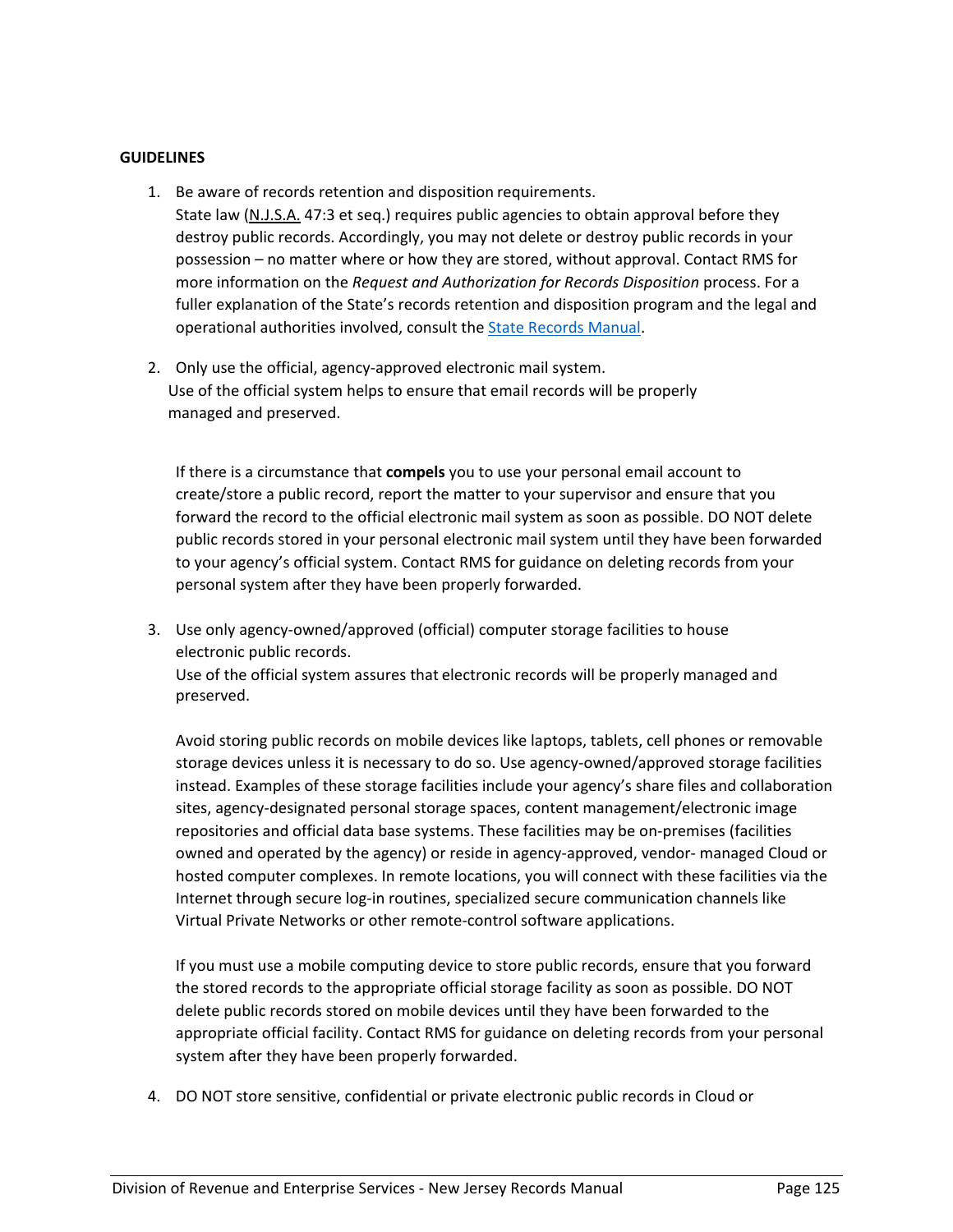hosted storage facilities **unless cleared to do so by your agency**.

Examples of these records include tax records and records containing personally identifiable information, personal health information and/or proprietary information. Such records may be subject to statutory access restrictions, as well as strict security compliance regimes like IRS' SafeGuard and the requirements set forth by the Health Insurance Portability and Accountability Act (HIPPA).

5. For official business, use only approved social media sites and follow your agency's policies and procedures.

Social media platforms like Facebook, Twitter and YouTube enable government and its constituents to collaboratively produce and share information and content. As such they can be powerful communicative tools. If you use social media to communicate official information about your agency's programs and/or to interact with the public in the course of official government business, **use only the platforms approved and controlled by your agency in accordance with official policies and procedures.** If you transacted public business via your personal social media account, ensure that you copy and forward the content you posted to the appropriate official agency storage facility as soon as possible. DO NOT delete the content until you forward a copy of it to the appropriate official storage facility. Contact RMS for guidance on copying and forwarding social media content and on deleting the content after it has properly forwarded.

6. Avoid creating or storing paper public records in home settings unless authorized to do so by your agency.

If you do create/store paper records at home, make sure they are kept separate from your personal files in a secure location that prevents others from accessing them. Transfer paper records to your agency's paper storage area or your own office files as soon as possible.

7. Employ basic security measures to protect personal home computing facilities that connect to work systems.

Protecting home computing facilities (for example, lap top computers and routers) helps to keep both your private information and public records safe from unauthorized access, use, dissemination and/or destruction. The National Security Agency (NSA) publishes useful guidelines for protecting your home computing facilities. Some of the NSA's recommended actions include:

- a. Keeping your operating system up to date.
- b. Using up to date security software including firewall, anti-malware, anti-virus, anti- phishing and safe browsing software.
- c. Disconnecting external storage and printing devices when not in use.
- d. Turning off computing devices when not in use.
- e. Using strong, unique and hard-to-guess passwords on your computing devices and Internet router.
- f. Keeping your browser software up to date.
- g. Limiting the use of the *Administrator* account on your home computer(s) by creating